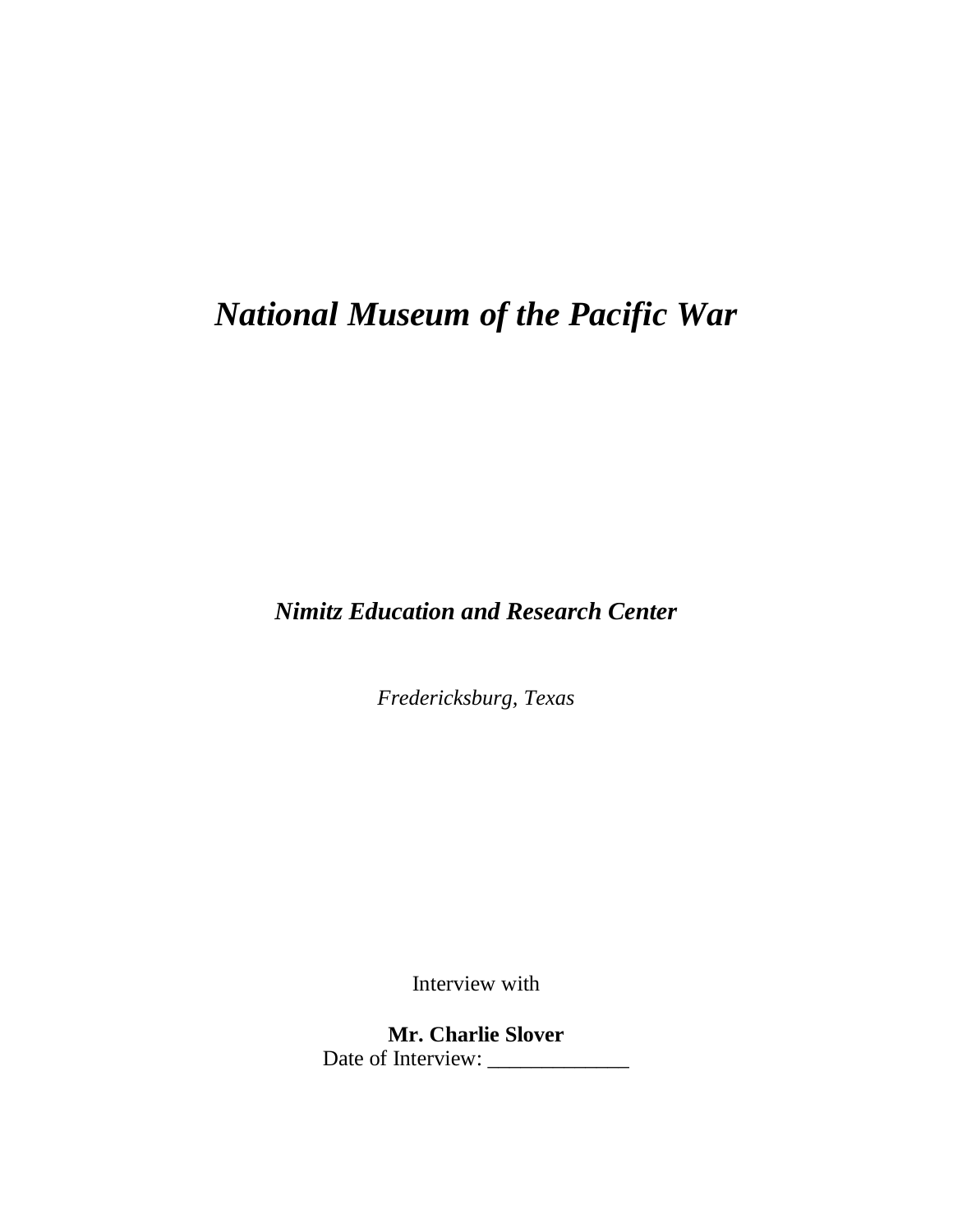## **National Museum of the Pacific War**

**Fredericksburg, Texas Interview with Mr. Charlie Slover**

Previously taped by Mr. Slover.

Mr. Slover: Doug, this is Charlie Slover. I made up a tape from some notes that I made here that I hope is what you were talking about wanting on the Corregidor job. If you'll just hold on, I'll…you'll hear it and if you don't like it, you might let me know or if there is anything else I can do to change it or to help you…why, any way I can…I'll be glad to do so. Just hold on now. I was a member of the 503<sup>rd</sup> Parachute Regimental Combat Team that jumped on Corregidor on February the  $16<sup>th</sup>$ , 1945. We jumped to retake it from the Japanese who had captured it in 1942 in the Invasion of the Philippine Islands. We'd broken camp the night before and spent the night sleeping beside the air field to be ready to fly from Indira (sp?) to Corregidor the next morning. I remember it rained that night and we had to cover our parachutes to keep them dry. We were issued our ammunition and K-rations and loaded into the C-47s.

> There were about twenty-four paratroopers in each plane. I believe it was about a two hour flight to Corregidor from Indira. We were to jump on two drop zones – the drill field and a miniature golf course. My drop course was the miniature golf course. The C-47s went over one behind the other over the drop zones. The zones were so small that we could only jump about eight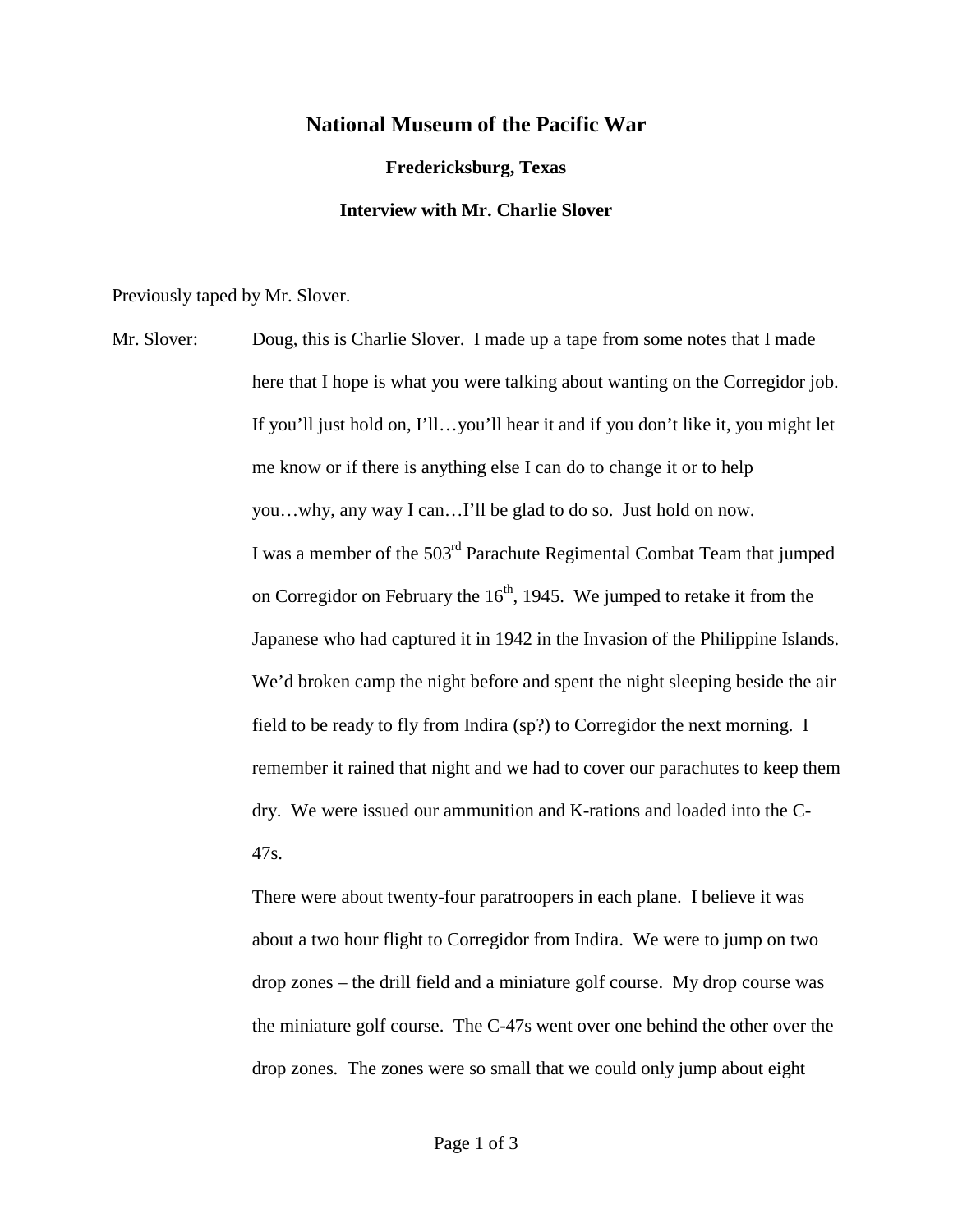paratroopers at a time. As we approached Corregidor from the sea, I could see some parachutes in the water and some on the 300-ft. cliff going up from the ocean up top side to the drop zone. By the time I jumped it was already established that we had to jump past the drop zone and blow back into it since the winds were so high that morning.

Intelligence stated there were about five hundred to eight hundred Japanese soldiers on the island. So we jumped two thousand paratroopers. One battalion came in amphibious in the mid-section of the island about two or three hours after we had jumped…first few days were very rough. By the end of the operation and certainly after the end of the first two weeks, records show that over five thousand Japanese soldiers had been killed in the retaking of Corregidor.

After we'd been on the ground about two weeks, Colonel Jones, our Commanding Officer, sent for me. He had a four-door sedan he wanted me to deliver to General Hall. General Hall was the Commander of the  $11<sup>th</sup>$  Corps. I asked where General Hall was and Colonel Jones said he was somewhere north of Manila.

I drove the sedan down to the beach and got a landing craft to carry me around to Subic Bay. I drove the car off of the landing craft and immediately got stuck in the sand. About that time some tanks were coming by further up the beach. One of them hooked on and pulled up to the road. Then I headed east with two five-gallon cans of gas; my rifle and my shaving kit. After awhile I decided I should turn north, so I did at a crossroad. I was stopped by a soldier